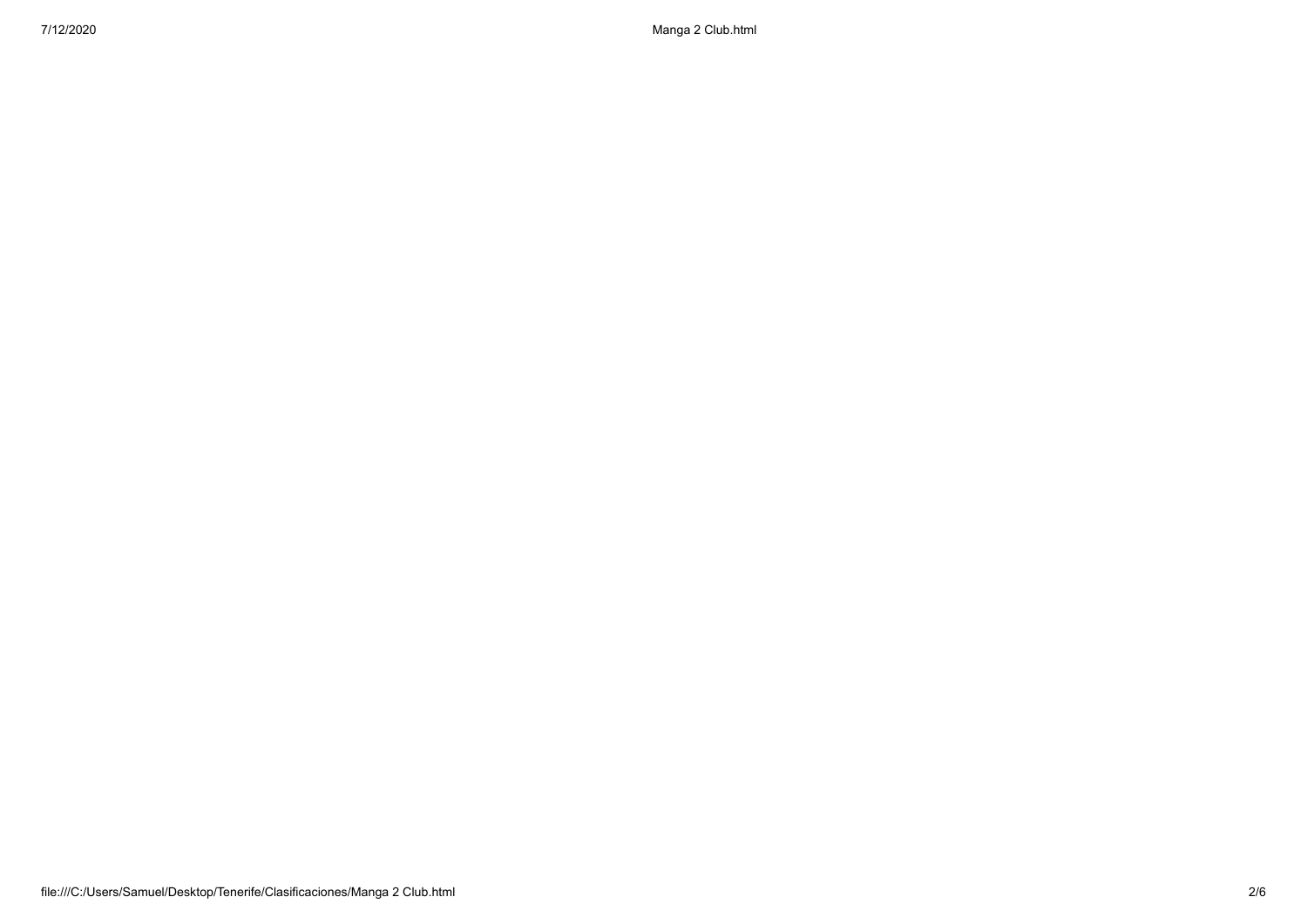**Pilots not yet processed (NYP)**

**Id Name**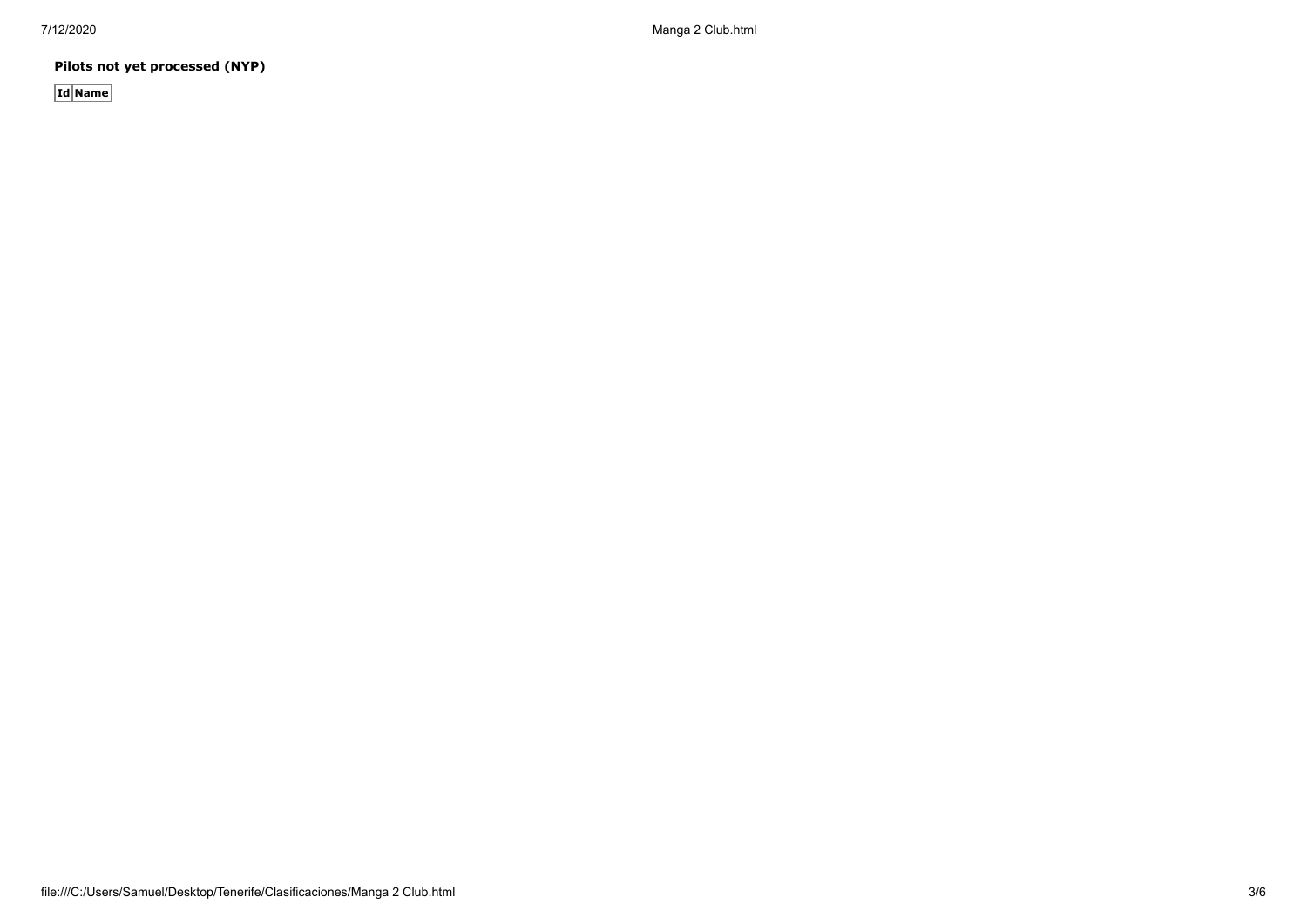### **Task statistics**

| ss distance<br>task_distance<br>launch_to_ess_distance<br>no_of_pilots_present<br>no_of_pilots_flying<br>no_of_pilots_lo<br>no of pilots reaching nom dist<br>no_of_pilots_reaching_es<br>no_of_pilots_reaching_goal<br>sum_flown_distance<br>best_dist<br>best time<br>worst_time<br>qnh_setting<br>no_of_pilots_in_competition<br>no_of_pilots_landed_before_stop<br>sum_dist_over_min<br>sum_real_dist_over_min<br>sum_flown_distances<br>best_real_dist<br>last_start_time<br>max_time_to_get_time_points<br>goalratio<br>arrival_weight<br>departure_weight | param | value                |
|------------------------------------------------------------------------------------------------------------------------------------------------------------------------------------------------------------------------------------------------------------------------------------------------------------------------------------------------------------------------------------------------------------------------------------------------------------------------------------------------------------------------------------------------------------------|-------|----------------------|
|                                                                                                                                                                                                                                                                                                                                                                                                                                                                                                                                                                  |       | 50.509               |
|                                                                                                                                                                                                                                                                                                                                                                                                                                                                                                                                                                  |       | 56.337               |
|                                                                                                                                                                                                                                                                                                                                                                                                                                                                                                                                                                  |       | 54.737               |
|                                                                                                                                                                                                                                                                                                                                                                                                                                                                                                                                                                  |       | 8                    |
|                                                                                                                                                                                                                                                                                                                                                                                                                                                                                                                                                                  |       | 8                    |
|                                                                                                                                                                                                                                                                                                                                                                                                                                                                                                                                                                  |       | 8                    |
|                                                                                                                                                                                                                                                                                                                                                                                                                                                                                                                                                                  |       | 0                    |
|                                                                                                                                                                                                                                                                                                                                                                                                                                                                                                                                                                  |       | 0                    |
|                                                                                                                                                                                                                                                                                                                                                                                                                                                                                                                                                                  |       | O                    |
|                                                                                                                                                                                                                                                                                                                                                                                                                                                                                                                                                                  |       | 60.277               |
|                                                                                                                                                                                                                                                                                                                                                                                                                                                                                                                                                                  |       | 25.138               |
|                                                                                                                                                                                                                                                                                                                                                                                                                                                                                                                                                                  |       | 0                    |
|                                                                                                                                                                                                                                                                                                                                                                                                                                                                                                                                                                  |       | 0                    |
|                                                                                                                                                                                                                                                                                                                                                                                                                                                                                                                                                                  |       | 1013.25              |
|                                                                                                                                                                                                                                                                                                                                                                                                                                                                                                                                                                  |       | 8                    |
|                                                                                                                                                                                                                                                                                                                                                                                                                                                                                                                                                                  |       | 0                    |
|                                                                                                                                                                                                                                                                                                                                                                                                                                                                                                                                                                  |       | 36.58                |
|                                                                                                                                                                                                                                                                                                                                                                                                                                                                                                                                                                  |       | 36.58                |
|                                                                                                                                                                                                                                                                                                                                                                                                                                                                                                                                                                  |       | 60.277               |
|                                                                                                                                                                                                                                                                                                                                                                                                                                                                                                                                                                  |       | 25.138               |
|                                                                                                                                                                                                                                                                                                                                                                                                                                                                                                                                                                  |       | 2020-12-07T12:45:00Z |
|                                                                                                                                                                                                                                                                                                                                                                                                                                                                                                                                                                  |       | 0                    |
|                                                                                                                                                                                                                                                                                                                                                                                                                                                                                                                                                                  |       | 0                    |
|                                                                                                                                                                                                                                                                                                                                                                                                                                                                                                                                                                  |       | 0                    |
|                                                                                                                                                                                                                                                                                                                                                                                                                                                                                                                                                                  |       | 0                    |
| leading_weight                                                                                                                                                                                                                                                                                                                                                                                                                                                                                                                                                   |       | 0.162                |
| time_weight                                                                                                                                                                                                                                                                                                                                                                                                                                                                                                                                                      |       | 0                    |
| distance_weight                                                                                                                                                                                                                                                                                                                                                                                                                                                                                                                                                  |       | 0.838                |
| smallest_leading_coefficient                                                                                                                                                                                                                                                                                                                                                                                                                                                                                                                                     |       | 3.6622               |
| available_points_distance                                                                                                                                                                                                                                                                                                                                                                                                                                                                                                                                        |       | 156.2084             |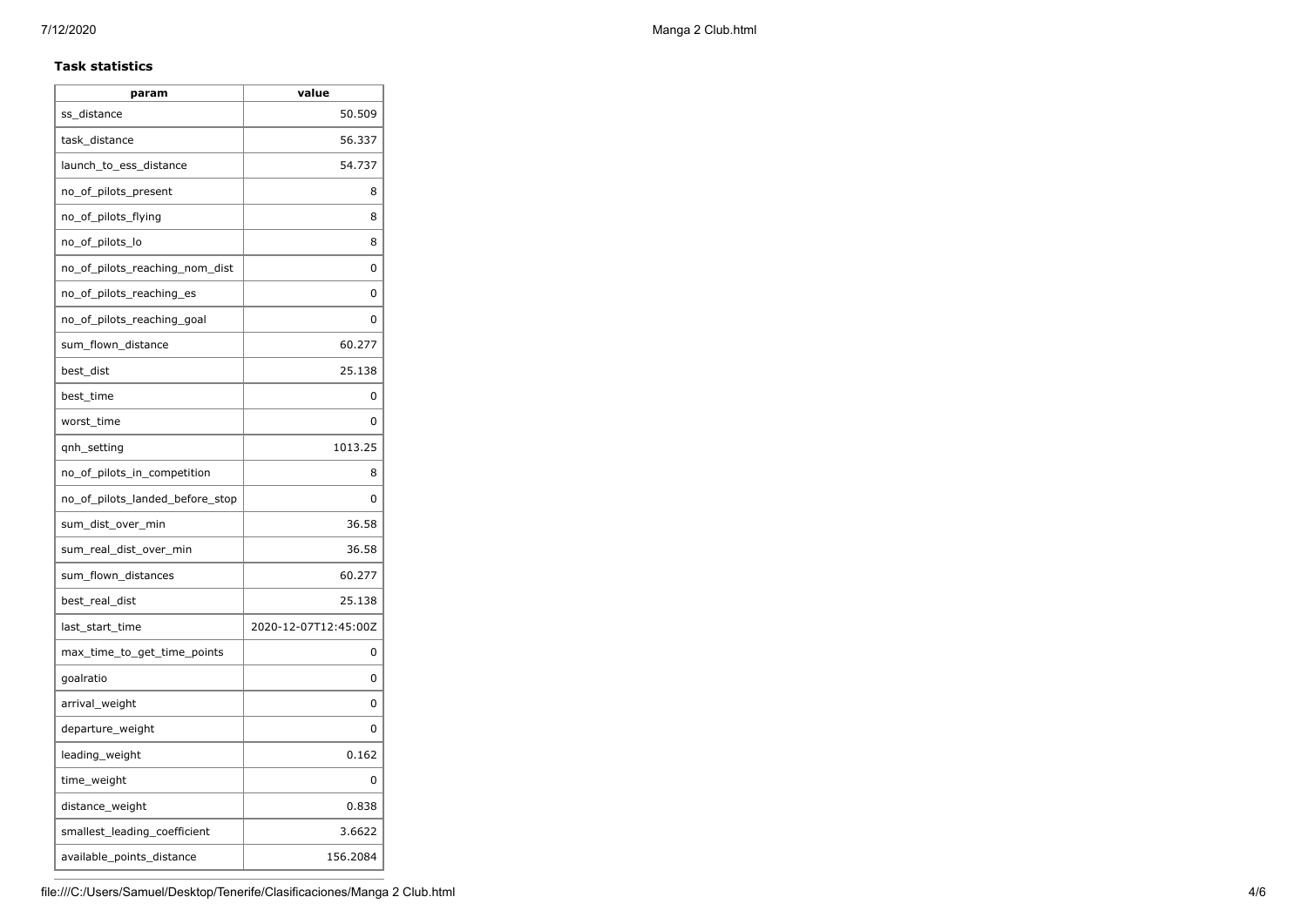| param                       | value   |
|-----------------------------|---------|
| available_points_time       | 0       |
| available_points_departure  | O       |
| available points leading    | 30.1978 |
| available_points_arrival    | 0       |
| time_validity               | 0.8439  |
| launch_validity             |         |
| distance_validity           | 0.2209  |
| stop_validity               | 1       |
| day_quality                 | 0.1864  |
| ftv_day_validity            | 0.1864  |
| time_points_stop_correction | Ω       |

## **Scoring formula settings**

| param                                        | value        |
|----------------------------------------------|--------------|
| id                                           | GAP2020      |
| use_distance_points                          | 1            |
| use_time_points                              | 1            |
| use_departure_points                         | 0            |
| use_leading_points                           | $\mathbf{1}$ |
| use_arrival_position_points                  | $\Omega$     |
| use_arrival_time_points                      | $\Omega$     |
| time points if not in goal                   | $\Omega$     |
| jump_the_gun_factor                          | $\Omega$     |
| jump_the_gun_max                             | $\Omega$     |
| use_1000_points_for_max_day_quality          | 0            |
| normalize_1000_before_day_quality            | $\Omega$     |
| time_validity_based_on_pilot_with_speed_rank | $\mathbf{1}$ |
| bonus_gr                                     | 4            |
| no_pilots_in_goal_factor                     | 0.8          |
| task_stopped_factor                          | 0.7          |
| min_dist                                     | 4            |
| nom_dist                                     | 40           |